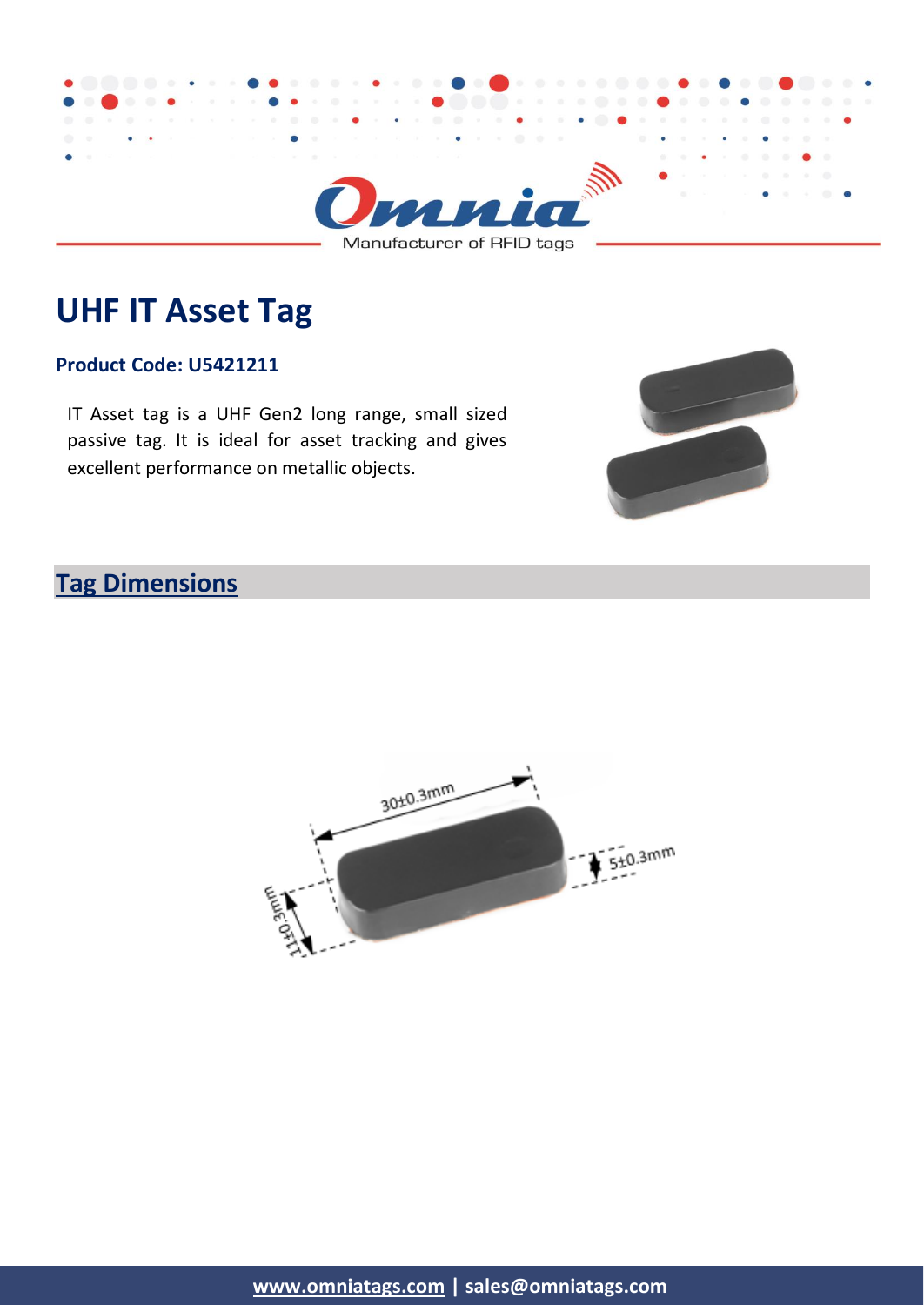# **Electrical Specifications**

| Air Interface Protocol                                     | ISO/IEC 18000-6C, EPC Global C1G2      |  |
|------------------------------------------------------------|----------------------------------------|--|
| <b>Operational Frequency</b>                               | 865 - 868 MHz or 902 - 928 MHz         |  |
| Chip                                                       | Alien Higgs-3                          |  |
| <b>Memory Configuration</b>                                | EPC-96 bits, extendible to 480bits     |  |
|                                                            | TID - 96 bits unalterable unique       |  |
|                                                            | User memory - 512 bits                 |  |
|                                                            | Access password - 32 bits              |  |
|                                                            | Kill password $-32$ bits               |  |
| Read Range*                                                | On metal - Up to 5.0 m on fixed reader |  |
| Operating temperature                                      | $-40^{\circ}$ C to $+80^{\circ}$ C     |  |
| Storage temperature                                        | -40 $^{\circ}$ C to +80 $^{\circ}$ C   |  |
| Ingress protection rating                                  | <b>IP67</b>                            |  |
| Attachment***                                              | Self Adhesive                          |  |
| Applicable surface                                         | Metal                                  |  |
| <b>Physical and Mechanical Specification</b>               |                                        |  |
| <b>Dimensions</b>                                          | $30 \times 11 \times 05 \pm 0.2$ mm    |  |
| Colour**                                                   | <b>Black</b>                           |  |
| Weight                                                     | 9.5 <sub>g</sub>                       |  |
| Encasement                                                 | ABS High impact                        |  |
| <b>Quality Assurance</b>                                   | 100% reader tested                     |  |
| <b>Chemical Resistance</b>                                 |                                        |  |
| Resistant to continuous exposure to salt water for 2 hours |                                        |  |
| Resistant to continuous exposure to motor oil for 2 hours  |                                        |  |
| Additionally, abrasion resistant against HCL and IPA       |                                        |  |